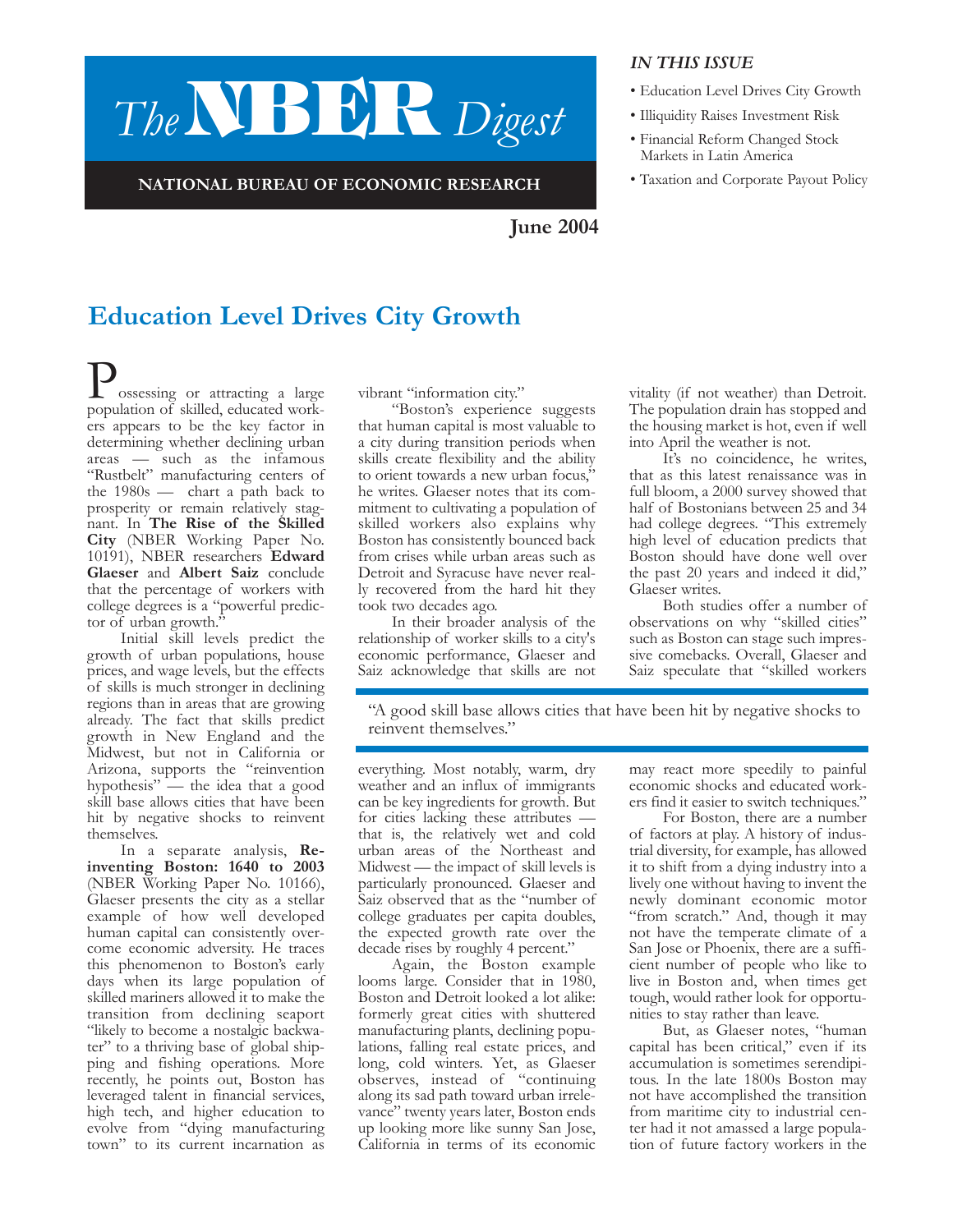form of Irish immigrants who chose Boston as a refuge from the potato famine for the simple reason that it was the cheapest and closest port of entry into the United States.

Glaeser and Saiz say their analysis implies that "city growth can be promoted with strategies that increase the level of local human capital." They assert that economic revitalization efforts should concentrate on "basic services, amenities, and quality public schools that will lure the most skilled," and on boosting the education level of local residents.

Cities also need to consider whether certain policies repel growth and skilled workers. For example, Glaeser observes that Boston's future growth could be inhibited by policies that make "new construction extremely difficult." In good economic times, these restrictive policies have caused housing prices to rise as new home construction fails to keep pace with population growth. That's why today "Boston faces extraordinary housing prices."

"Boston's limits on new construction were relatively costless in an era of urban decline," Glaeser writes. "But as the area thrives, these barriers to construction pose the largest barrier to new growth and may well create large social costs for Bostonians and would-be Bostonians. The regulation of construction is surely the most important policy area facing Boston today."

— Matthew Davis

#### **Illiquidity Raises Investment Risk**

ne of the principal tenets of today's professional fund managers is that their portfolio of holdings should adhere to a strategy dictated by the Capital Asset Price Model (CAPM). The CAPM is an analytical tool — a formula of sorts — widely utilized by professional investors seeking assurances that purchasing a risky asset is justified because its rate of return is expected to compensate for the asset's risk. For example, investors would not

equivalent of the remainder bin.

For example, fund managers purchasing a 30-year U.S. Treasury bond generally take into account the risk that if they sell it before it matures, they won't get face value for the asset and they will incur what is known as a "transaction cost." But they may not consider how the value of that illiquid holding could plummet when troubled times prompt a "sudden and strong preference for

"If [investors] evaluate illiquid assets based on their average risk…, failing to note that they can become considerably riskier during volatile times, then investment strategies could appear better than they actually are."

buy into a tech stock unless they expect it to outperform the S&P500 index by an amount commensurate to the difference in risk between the two investments.

In **Flight to Quality, Flight to Liquidity, and the Pricing of Risk** (NBER Working Paper No. 10327), author **Dimitri Vayanos** asserts that the analysis as is currently performed may significantly understate the risk of holding assets that cannot readily be sold at face value, that is "illiquid assets." More to the point, Vayanos finds that fund managers may not sufficiently appreciate how a confluence of factors — chiefly, a jittery market that in turn prompts individual investors to withdraw their money en masse — so skews demand toward assets that can quickly be converted into cash (liquid assets) that illiquid assets head for the financial market holding liquid assets" (the so-called "flight to liquidity") which in turn makes that bond, even one just a few months old, something that can be sold only at a heavy loss.

Vayanos notes that during the financial crisis in 1998, a flight to liquidity prompted the value of a threemonth-old 30-year Treasury bond to drop. It was a clear example, he observes, of how "illiquid assets become very risky in volatile times," as the preference for liquid assets creates an environment in which "the negative effect of volatility is reflected more strongly on (the suddenly shunned) illiquid assets."

Meanwhile, liquid assets which could include "near cash" instruments such as Treasury bills or money market funds — can experience the opposite effect, becoming "more valuable" during troubled

times "because they give their owner the option to convert them easily into cash if needed." This phenomenon, Vayanos writes, is tied to a world in which fund managers generally are under pressure to sell their holdings when performance drops below a certain threshold. In other words, if one were to remove the "performance-based" pressure to sell, then the risks associated with the illiquid assets would remain constant, and the value of illiquid assets would not escalate so sharply, if at all, relative to liquid assets when markets take a dive.

But that is not the reality in which the vast majority of fund managers operate. Instead, when the going gets especially tough, the individuals who have invested in their fund are likely to bail out. Moreover, these investors assume that fund managers are purchasing assets after thoroughly considering the risks they present, especially when it comes to "worst case" scenarios.

Vayanos believes that his study "has implications" for how investors in general and fund managers in particular go about assessing the risks associated with purchases of illiquid assets. He warns that if they evaluate illiquid assets based on their average risk (average "beta" in the CAPM analysis), failing to note that they can become considerably riskier during volatile times, then investment strategies could appear better than they actually are.

— Matthew Davis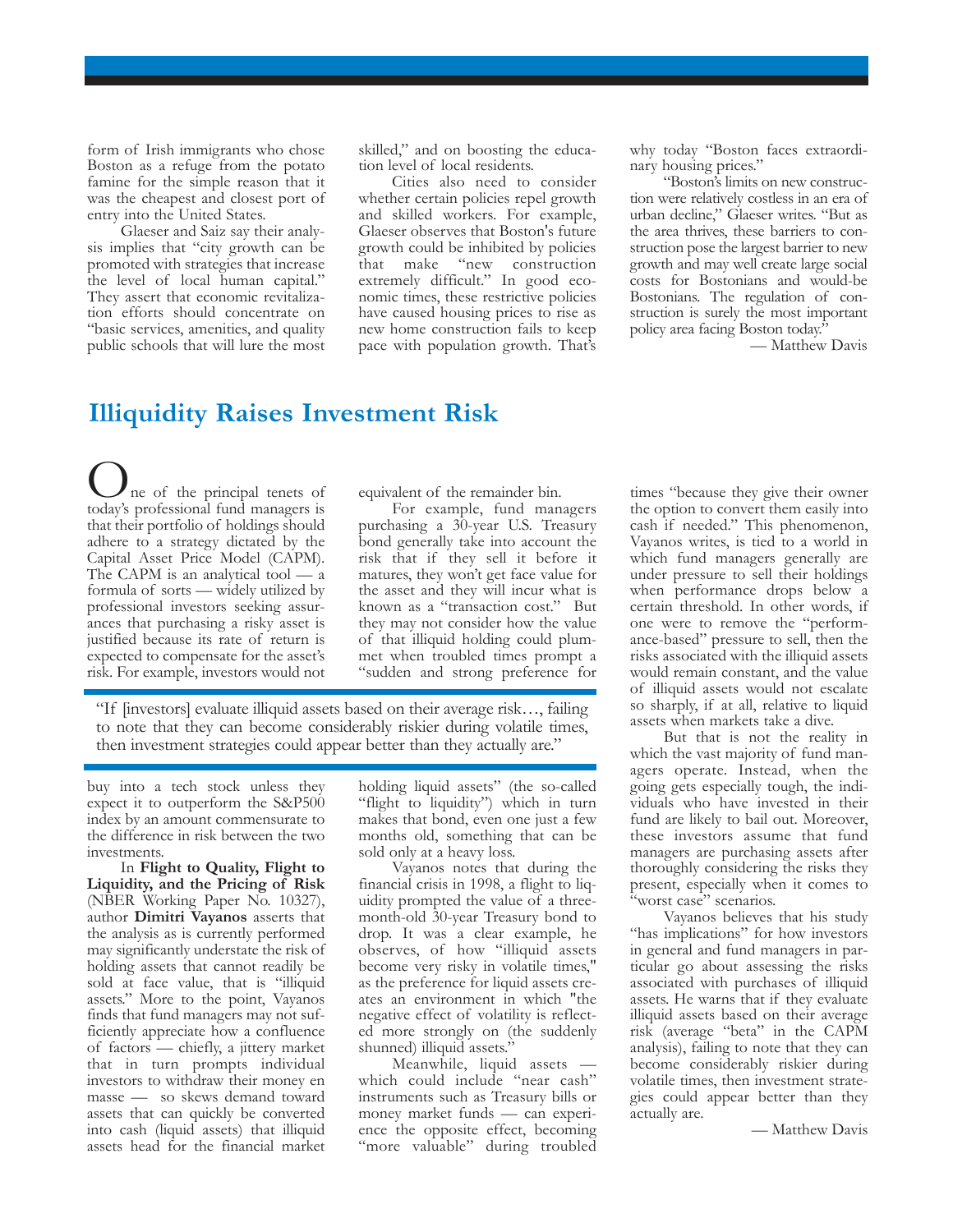### **Financial Reform Changed Stock Markets in Latin America**

uring the late twentieth and early twenty-first century, many emerging markets experienced severe financial crises. These episodes led some economists to argue that financial markets in poor nations are poorly developed and differ in fundamental ways from those in advanced economies. As a result, they maintained, emerging nations should not fully open their capital markets like rich nations; they should impose some controls on the flow of capital that moves across their borders.

But do financial markets in emerging nations operate differently from those in other regions? In **Stock Market Cycles, Financial Liberalization, and Volatility** (NBER Working Paper No. 9817), co-authors

Using monthly data on stock returns for the six emerging markets in the study, the authors find that after the market liberalization of the late 1980s and early 1990s, the average duration of bear markets declined in all countries except Korea, while the duration of bull markets declined in all countries except Argentina and Mexico. The authors also find that the amplitude of bull as well as bear markets — that is, the total return from the trough of the market to the peak, or the total loss from the peak to the trough  $-$  is significantly higher in emerging markets than in the two benchmark advanced economies. "Emerging stock markets seem to offer a significant premium, or excess return, during expansions," the

"Financial opening has helped make Latin American markets more stable and more similar to markets in rich nations."

**Sebastian Edwards**, **Javier Gomez Biscarri**, and **Fernando Perez de Gracia** attempt to answer that question. They examine stock market cycles from 1975 to 2001 in four Latin American economies (Argentina, Brazil, Chile, and Mexico) and two Asian economies (South Korea and Thailand), and compare them with market cycles in the United States and Germany during the same period. After identifying the bull and bear phases of market cycles in each economy, they focus on several key aspects of cyclical behavior, including the duration of market expansions and contractions, their amplitude, the volatility of the cycle, the synchronicity of cycles across countries, and whether these characteristics have changed following periods of market liberalization in emerging markets. (This final point is particularly relevant from a policy perspective, since some analysts have argued that "Washington Consensus"-style liberalization policies have resulted in increased market instability.)

authors find, "that compensates for the big losses during contractions." For example, average annual gains during bullish periods in Argentina reached 142 percent, whereas average losses during Argentina's bearish times totaled 123 percent.

The authors identify some striking differences between the Latin American economies and the Asian markets. For instance, the amplitude of market cycles in the Latin American countries declined in the post-reform period, but not in the Asian cases. Also, the volatility of market cycles — the average size of market returns in bull and bear periods — is indeed much higher in emerging markets than in advanced economies, but that volatility generally declined in Latin America following the period of market reform. By contrast, in Thailand as well as South Korea, market volatility actually increased in both bull and bear periods following market openings.

The degree of synchronicity (concordance) among the markets also varies after periods of market liberalization. Before liberalization, different emerging markets did not appear to move together or to track the U.S. market. However, after liberalization, three groups appeared to emerge: Argentina, Brazil, and Mexico showed high concordance; Chile and Korea became more concordant with each other but less with other countries; and Thailand did not fit into any other group." These findings suggest that liberalization processes have indeed contributed to a much stronger co-movement of the stock markets in the emerging countries, the authors explain, both in the long and short term.

The authors also study the shape of bull and bear phases of the market cycles. Prior to market liberalization, the shape of the cycles in the six emerging economies displayed "significant predictabilities," by which the returns accelerated depending on their proximity to the peak or trough of the cycle. These patterns were more marked than in the benchmark, advanced economies (thus suggesting possible inefficiencies). After liberalization in the developing countries, however, those markets began to display patterns much more similar to those of advanced markets. Bear markets still show some acceleration, but the difference was significantly reduced.

Overall, the authors conclude that even while stock market behavior in emerging economies differs in important ways from behavior in advanced markets — bull phases are shorter, bear periods longer, and amplitude and volatility of both phases is greater — financial opening has helped make Latin American markets more stable and more similar to markets in rich nations. Asian economies, for their part, have not shown the same evolution, as "they seem to have been affected too intensely by the financial crisis of late 1997.'

— Carlos Lozada